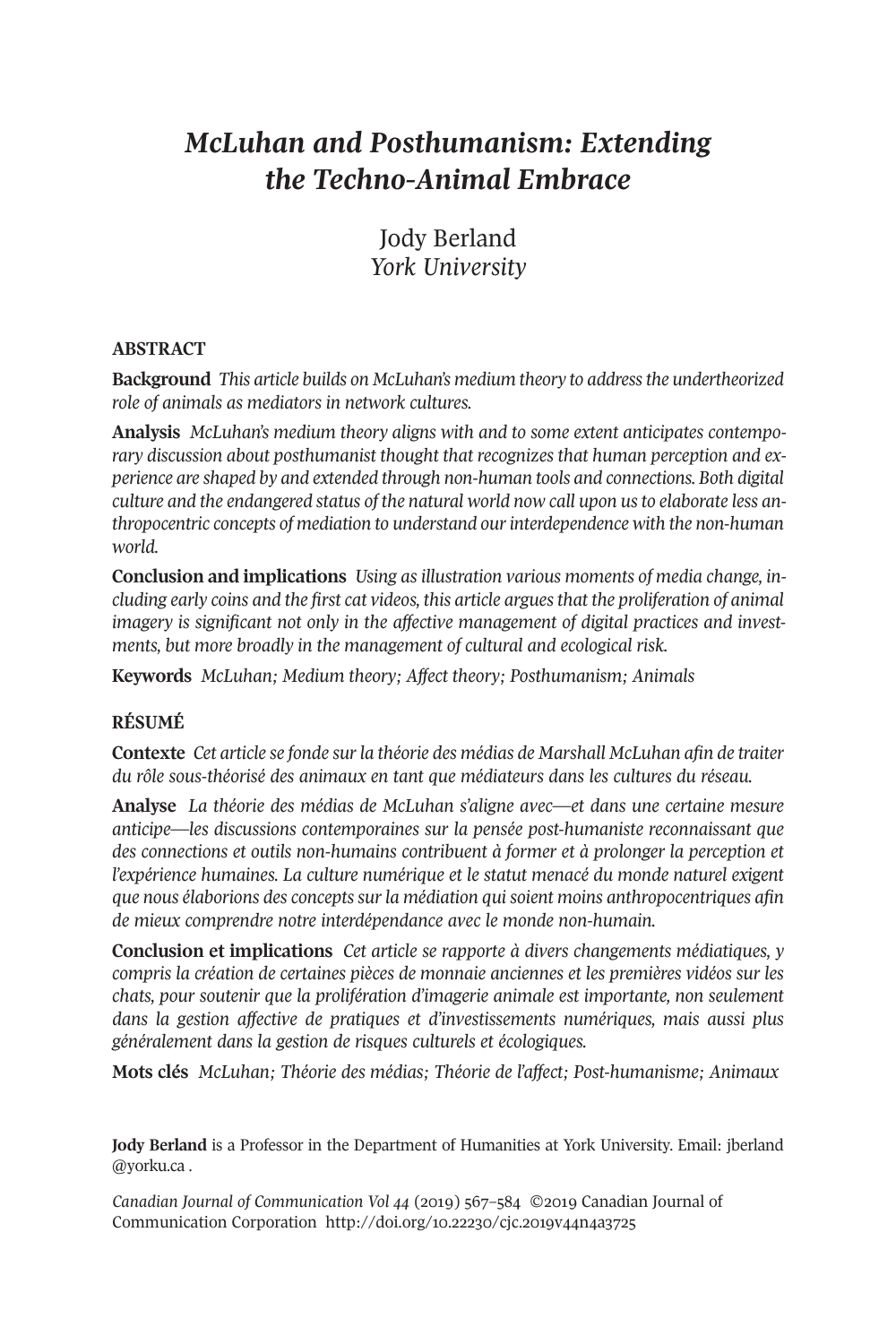In the early 1970s, not long after the publication of Marshall McLuhan's 1964 book *Understanding Media*, a British design consultancy firm was commissioned to improve the corporate image of a civil engineering firm called Bovis. Writing of this event in his 2001 book *Picturing the Beast*, Steve Baker relates that the consultants' research into the company's work environment led to "a corporate identity programme" that relied on "colourful and realistically rendered images of a hummingbird" (2001, p.122). Like other corporate logos developed during this period, the highly stylized hummingbird image was designed to invite viewers to enjoy aesthetic and emotional connections to a company whose corporate mandate was completely unrelated to birds. One of the company's partners, Wally Olins, claimed retrospectively in his book *The Corporate Personality* that the company's workers liked it so much they placed the hummingbird logo on their cars; " 'the design scheme is popular in the sense that people like it,' " was his explanation (quoted in Baker, 2001, p. 122).

The choice of a hummingbird appears strangely arbitrary for an engineering firm, but this clearly did not matter; its purpose was to invite a feeling of fast-moving serendipity that would help attach viewers to the company and its products. The realization that images of animals could make people feel good about objects or services was one of the notable cultural developments of the 1970s, and it coincided precisely (but not coincidentally) with the emergence of what has been called the information society. As I have shown elsewhere, it is a challenge to find a software or computer company that hit the market between the lat[e](#page-16-0) 1990s and the mid-2000s that was not identified with a figure or name of an animal. <sup>1</sup> These figures capture a space midway between the utopian ideals of freedom and self-expression influential in the 1990s and the corporate trajectories of information management and military cybernetics. Like their live antecedents displayed in menageries and zoos in earlier historical periods, these virtual menageries created new spaces populated by objects or species that were otherwise spatially incompatible, or what Michel Foucault called heterotopias (1919). This picturesque digital remediation of an older practice of collection allowed animals and humans to migrate together, so to speak, to the new virtual spaces being built by digital computing.

As McLuhan (1990) wrote in *Understanding Media*:

The hybrid or the meeting of two media is a moment of truth and revelation from which new form is born. For the parallel between two media holds us on the frontiers between forms that snap us out of the Narcissusnarcosis. The moment of the meeting of media is a moment of freedom and release from the ordinary trance and numbness imposed by them on our senses.  $(p. 63)$ 

In the following pages I use McLuhan's trope ofthe hybrid media and his more familiar aphorism that the medium is the message to reflect on the possibilities of posthumanism in media theory. This is a historical as well as theoretical task. The growing preference for animal imagery, with its indelible link to emergent domains of software and digital computing, perfectly illustrates the desire to conjugate new kinds of freedom that was so powerfully expressed in the 1960s. As its history and grammar show, however, such imagery is equally the result of precisely the kind of research McLuhan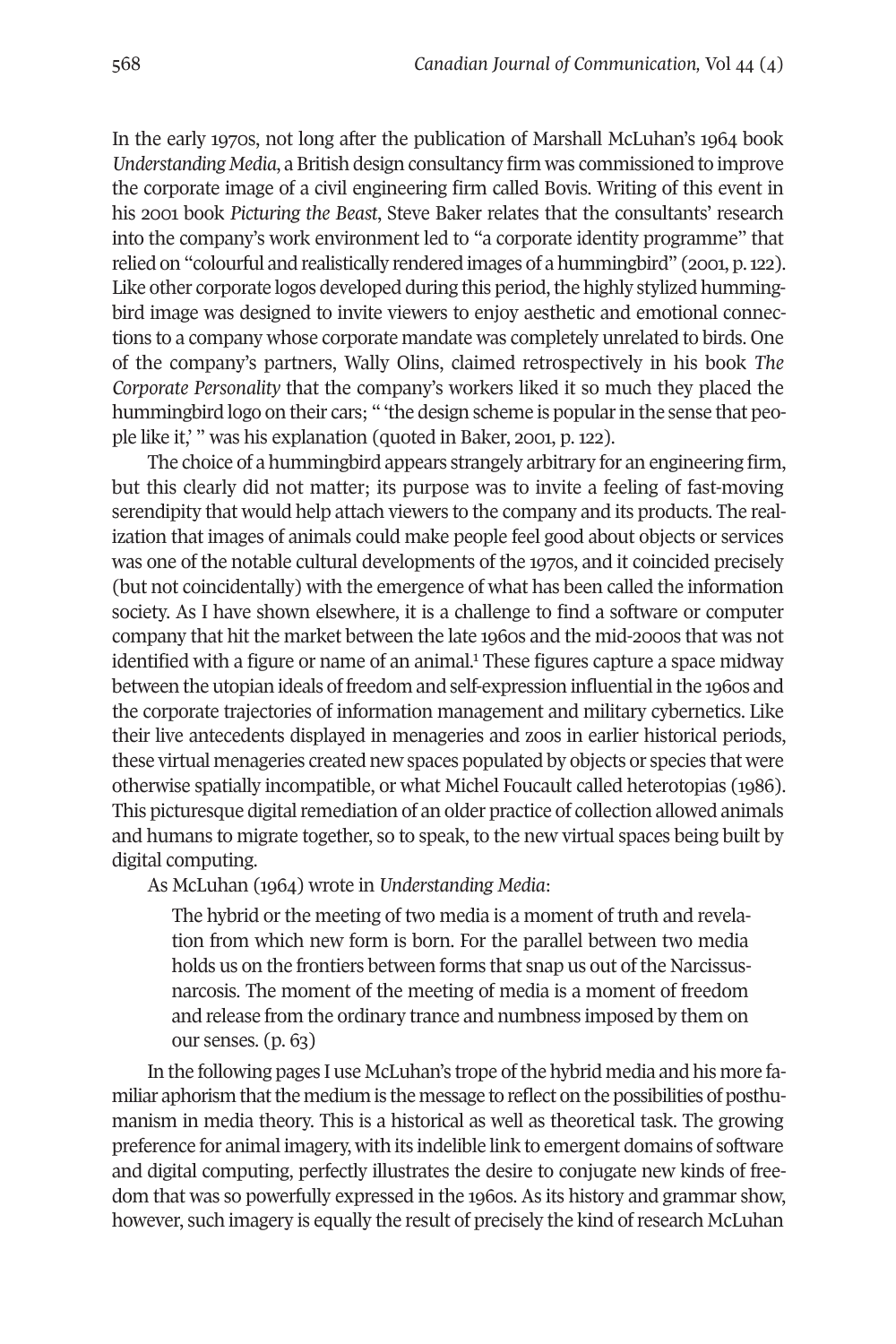had in mind when he wrote in his earlier book on advertising, *The Mechanical Bride*, about "the many thousands of the best-trained individual minds [who] have made it a full-time business to get inside the collective public mind" (1951, p. 87).

Beginning in the 1960s, images of hummingbirds, penguins, lions, and other exotic species emerged as the preferred imagery used to brand and promote new digital and communication software and products. Images of animals continue to play a singular role in mediating the new spaces and situations created by connective technologies. It is important to acknowledge the traces of their influence on the feelings, understandings, and techniques that have emerged in the context of these technological developments. The animal imagery emerging in these contexts was directed toward encouraging viewers to experience impulses that were simultaneously friendly, curious, acquisitive, and competitive. The popularity of this strategy suggests that it has been successful in reaching users who, urged to complicity through some kind of symbolic mimicry, seek to pursue online the animals that appear before them. That is to say, the animal functions as a mediator between the human user and the digital device, raising new questions about McLuhan's well-worn phrase "The medium is the message."

In a 1933 article published in the Toronto journal *Explorations*, McLuhan introduced an early version ofthis idea. Critiquing his contemporaries'tendency to discuss electronic media in terms of their contents, he wrote: "This assumption blinds people to the aspect of communication as **participation in a common situation**. It leads to ignoring the *form* of communication as **the basic art situation** which is more important than the basic idea or information 'transmitted' " (quoted in Gordon, 2010, p. 86, boldface emphasis added). Impatience is a notable driver in McLuhan's writing, and this emotion clearly motivates his argument here. His contemporaries are "blind," they have missed the "basic art situation" that confronts them. It might have startled his contemporaries to hear mass media described as a "basic art situation," but the disruption of complacent cultural taxonomies—being/communication, art/media, content/sense—was entirely the point. Media are our environment, he insists; they call



**Figure 1: Screen capture of first cat video posted to YouTube**

*Source:* "Stinky the Cat 1" by Steve Chen, YouTube co-founder, 2005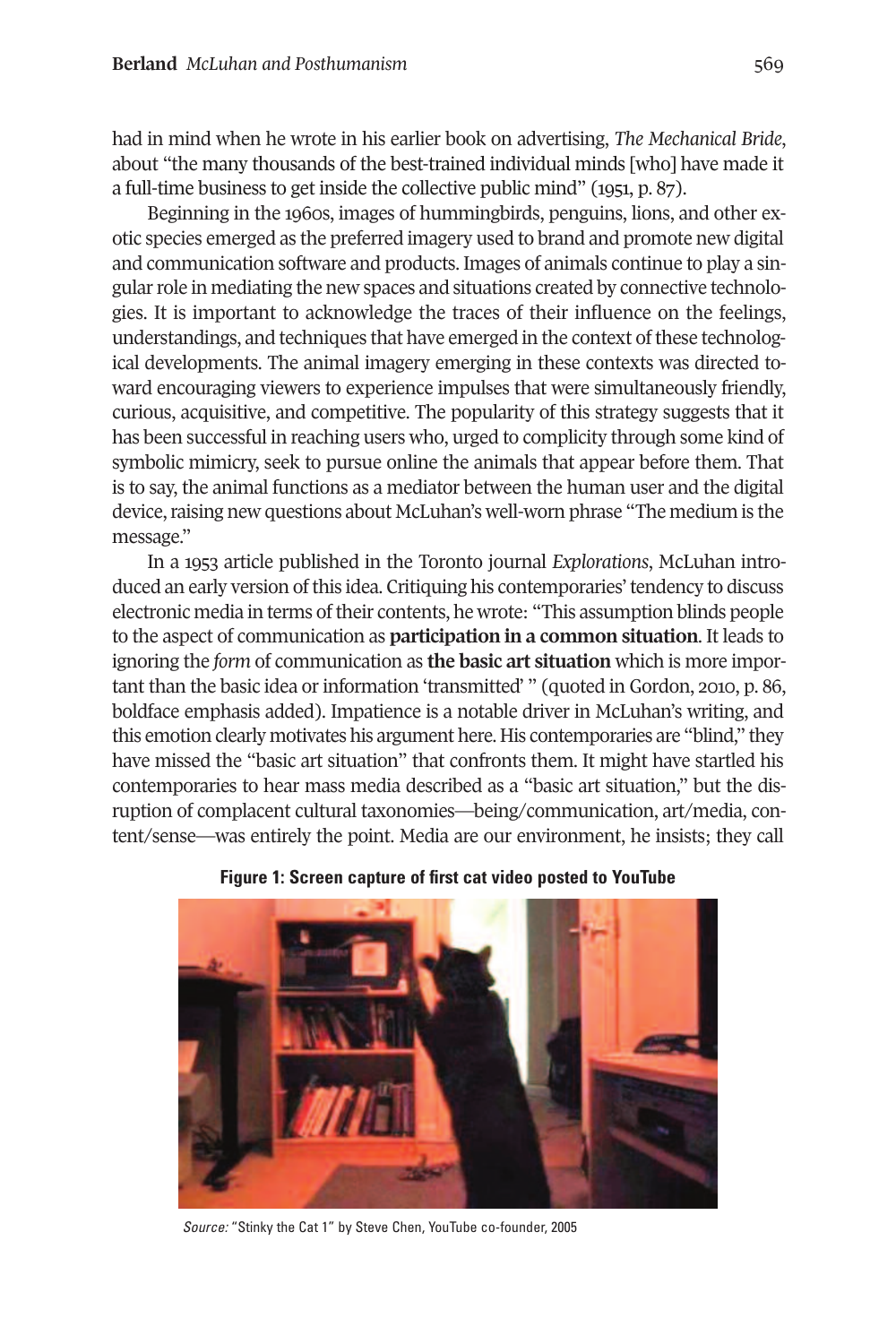upon us to attend in particular ways, they speak to or cultivate particular modes of attention, atthe expense of others; and ittakes a particular (and in his view, lamentably absent) conscious attention to grasp their underlying meanings and effects. That is the purpose of art, for McLuhan: to re-orient us to an environment that simultaneously awakens our senses and induces oblivion. McLuhan's own method for arousing such reflection was fittingly non-linear; he formulated a series of probes: non-linear interconnected critical explorations of themes that hover below the surface of everyday thought. In the following pages I pursue a similar mode of inquiry to consider the role of animals as media, and thus to draw out what can be gained from exploring McLuhan's work in the context of contemporary posthumanism. I seek to use this trope to explore what omnipresent animal mediators are doing in our contemporary mediascapes: how they modify the "basic art situation" in our media environment, and, if we can consider a mediated animal as a medium, what it is mediating.

### **Understanding media**

McLuhan's book *Understanding Media* (1990) elaborates and illustrates the idea that every medium of communication absorbs and extends our body and our attention in specific ways. One could apply this principle equally to clothes, cameras, cars, or cats; each of these sets of objects provides material for our relations with others and with ourselves; each absorbs and extends our bodies and our senses in particular directions while diminishing the influence or power of other means of perception. In an earlier article, "New Media as Political Forms," McLuhan experimented with this new way of thinking by pointing to media as the source of our "common situation." In "New Media as Political Forms," McLuhan set out to explore the processes through which media extend and envelop our minds and bodies in dynamic perceptive experiences that both awaken and numb our senses. When he alludes to the "expressive pressures" of a medium, he is not only talking about its materiality—the page versus the screen, for instance—but more fundamentally, about how that materiality shapes its users' sensory and haptic dimensions as they interact with each other within a changing media ecology. *Understanding Media* elaborates and illustrates the idea that each medium absorbs and extends our body and our attention in specific ways. One could apply this principle equally to clothes, cameras, cars, or cats. Applying this principle to cats is not only a significant move in media theory; it is also an increasingly important move for academics and artists responding to the images that animate contemporary media flow in the context of the structures of feeling that are organizing and disorganizing our responses to climate change (Berland, 2019).

McLuhan's earlier writings, like some of Walter Benjamin's essays, explored the aesthetic dimensions of media experience in relation to the political process through which such experience unfolds (Stamps, 1993). In the preface to his 1931 book on advertising, *The Mechanical Bride*, he wrote: "Ours is the first age in which many thousands of the best-trained individual minds have made it a full-time business to get inside the collective public mind"  $(1951, p 4)$ . The environment in which we become who we are (he insisted) is not just replete with mediation; such mediation has histories and intentions as well as forms. Just as no person is really alone in this experience, no medium of technology works alone, but in combination. From this insight McLuhan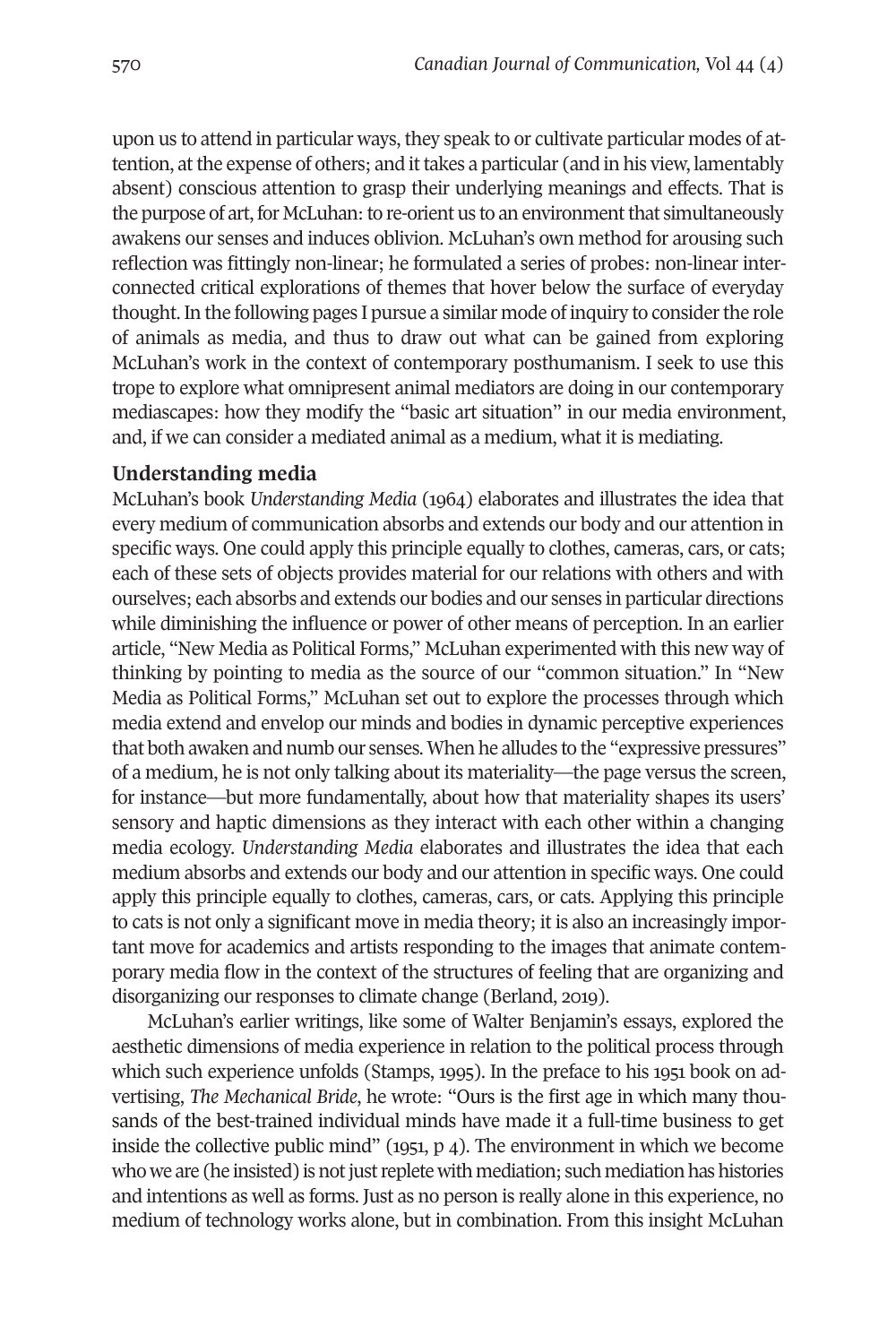pursued clearing the way for a more than metaphorical link, which creates a more than metaphorical link between living and technological systems of connection. Ecology referred originally to the interactions of species and their sustainability within particular habitats, but McLuhan applied the term to the interactions of communication media. When a new medium emerges, the old ones do not become obsolete; their position in the social landscape of media uses changes, and old media become art. The place of a medium depends on its interactions with others, and any animal can become a mediator when it appears in the middle of things.

You cannot venture into online social space for more than five minutes now without your eyes falling upon representatives of other species. Their appearance, like that of the screen on which they appear, mediates our interaction with the larger nonhuman world of which we are merely one part, but that interaction is specific to its mediation; these animals will not attack us, piss on us, or go extinct. They appear to serve their purpose well, for there we are, glued to the screen, ready for the next *prrrr bon mot*. Without these objects, these animal faces and keyboards and screens, my own hands are incomplete; I am not-me. The object that awakens your nervous system and saturates your sense of the world is most often found at the end of your hands. It might be a shovel, a musical or alphabetical keyboard, a pen or steering wheel, a remote control, the pages of a newspaper, the cat getting into the middle of things, ruffling the pages, all migrating to and from the screen. My point, or rather McLuhan's point, is that the essence of the human as a species is to be incomplete. As dominant objects of mediation change, whether from cow to coin, horse to car, live music to gramophone, painting to photograph, typewriter to computer, birdsong to sound recording, pet cat to Grumpy cat, our senses, habits, and perceptions change along with them. Always technologically mediated, increasingly mediated in new ways, the human body no longer coincides with itself. With this understanding of the always already mediated human, McLuhan has taken an early step toward posthumanism.

When McLuhan alludes to the "expressive pressures" of a medium, he is not only talking about its materiality—the page versus the screen, for instance—but more fundamentally about how that same materiality shapes our sensory and haptic dimensions as we interact with each other within a changing media ecology. I don't think, then, that "Everything changed with innovation x or y in media platforms"; I think, "Everything changed when cats took overthe internet." "New Media as Political Forms" experimented with this new way ofthinking by pointing to media as the source of our "common situation."

Media theorist Friedrich Kittler was strongly influenced by McLuhan's ideas, but drew a sharp dividing line on the issue of what he perceived as McLuhan's anthropocentrism (Winthrop-Young & van den Oever, 2010). For McLuhan, media are the "extensions of man." If media are extensions or prosthetics of the human body, the human cannot properly be understood by humanistthought. But "McLuhan still subscribes to the anthropocentric delusion that man is the measure of all media, even when the latter reshape the former" (Winthrop-Young and van den Oever, 2014, p. 235). Kittler's critique of McLuhan's anthropocentrism does not extend to a consideration of non-human species. He does not propose that if a train or light bulb can be a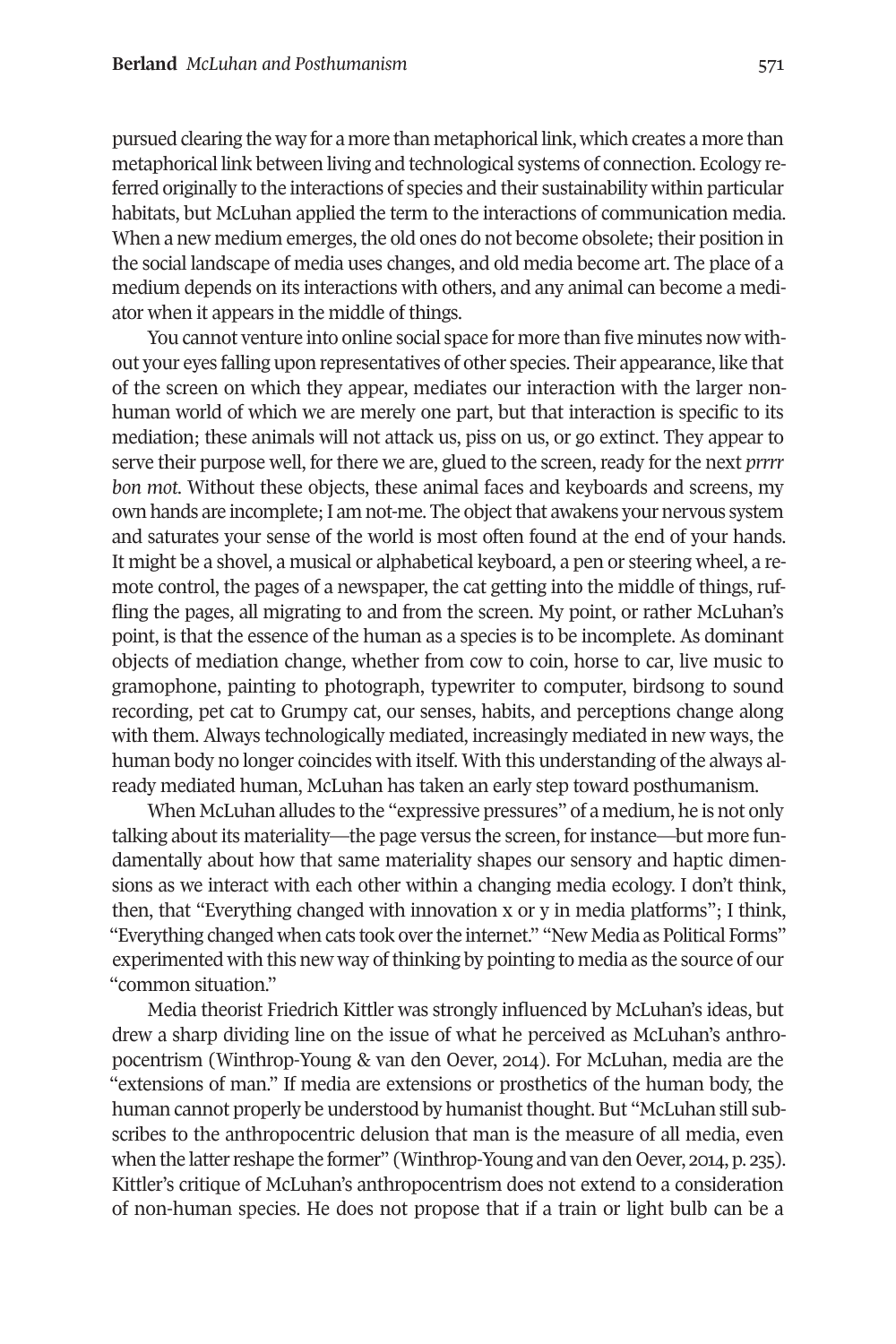medium, so can a horse or a giraffe. Even Claude Shannon and Warren Weaver (1993) would have acknowledged horses as instruments of communication, since horses successfully transported people and mail for centuries before the faster, automated "horsepower" machines were invented to replace them. So is a cat, whose relations with humans has been thoroughly mediated and multiplied by communication technologies that are in turn thoroughly mediated and changed by the complicatedly intentional presence of the cats (Berland, 2008).

"We have committed the fundamental error," Marcel Mauss wrote in "Techniques of the Body," "of only judging there to be technology when there is an instrument." Mauss (cited in Debray, 1999, p. 113) means that the human body can itself be understood as a technology, as an instrument or "a living mediation of intersections between orders, artifact, and nature" (p. 113). As Joanna Zylinska (2011) reminds us, however, Jean-François Lyotard (among a range of thinkers) takes this point further, arguing that we must extend the idea of originary technicity in the human species to encompass all living things. Surely horses and cats mediate or "extend" our capacity forrelationality and so change our "common situation." While anxious to show human interconnectedness with mediating objects, McLuhan and Kittler both overlooked the ways that we share our "common situation" with non-human bodies. Their work does not take into account how animals mediate our relationships with ourselves and one another and with the technologies that connect us. Technological innovations (re)mediate our encounters with animals, just as animals (re)mediate our encounters with technology. Whether the outcome of this interaction is measured in ecological or symbolic terms, we humans can no more be separated from non-human bodies and meanings now than when our species was new.

Thinking of animals as essential figures in a wide range of encounters is radically different from viewing animals as part of the content transmitted via a particular medium, as McLuhan went to such great pains to explain with reference to other media forms. Acknowledging his influence, Regis Debray (1999) called upon readers to "look not for that which is behind a symbolic utterance, but rather that which takes place between" (p.11). In his 1999 book *Media Manifestos*, Debray rejected the idea of analyzing a medium in the singular and replaced this idea with the concept of mediology. In a critique that took aim equally at McLuhan, semiology, and sociology, Debray advocated for an approach that reconnects the technological, semantic, and political spheres so as to generate the most useful questions about a media event. He explained:

In the word "mediology," "medio" says not media nor medium but mediations, namely the dynamic combination of intermediary procedures and bodies that interpose themselves between a producing of signs and a producing of events. These intermediates are allied with "hybrids" (Bruno Latour's term), or "naturecultures" (as [Donna] Haraway puts it)[,] mediations that are at once technological, biological, cultural, and social. (1999, p.13)

The animal is not necessarily "inside" the frame or screen; it is not the "content" of that frame or screen, as McLuhan tried so hard to explain. Rather, its place is "between" the frame and the viewer within a temporality that is both individual and collective. This encounter is individual in the moment that a human body faces a screen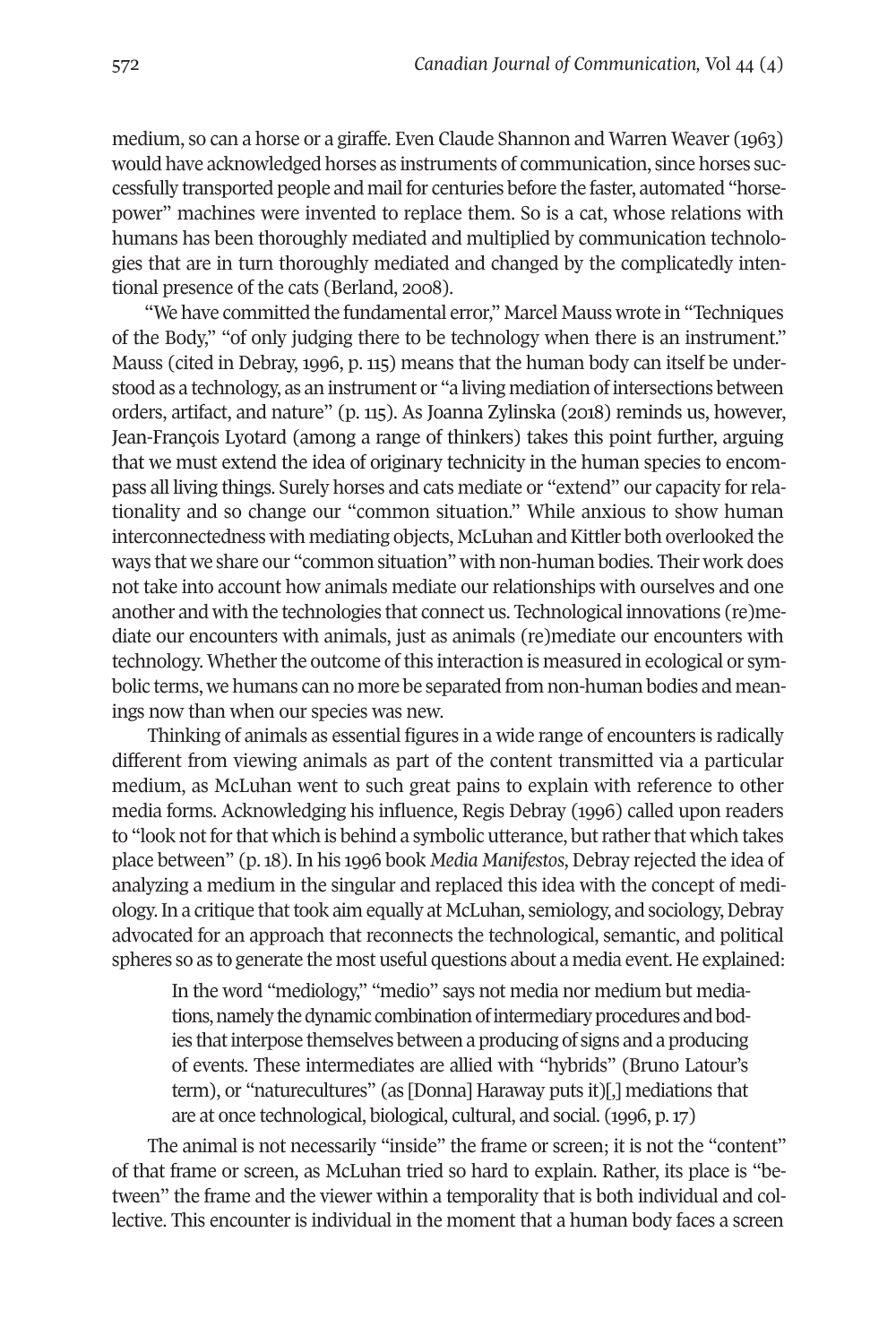and looks the animal in the eye, but it is collective in the way that these encounters form and proliferate to such an extent that bodies and screens and other aspects of the world are changed forever. The difference that the animal's presence makes here is mediological in that it co-constitutes a relationship. To understand the animal that provides the hinge between technology and body as a medium is to acknowledge that it does not arrive later to symbolize or legitimate what has occurred, or to compensate for what is absent or lost. The animal is there when the story begins. Its presence is made essential to the search for meanings, for new markets, new feelings, new ways of life, and it is an inextricable part of what the story becomes. Making explicit this mediological hinge between constituent elements of change—the animal, the milieu, and the emergent technology—shows how a perceptible event emerges from one set of meanings and conditions while opening (possible) doors to new conditions and experiences.

Ifrecognizing the ability of media aesthetics to shape individual affect was salient in the 1950s, when McLuhan began to explore these themes, it is positively critical today, when it carries broader and arguably graver implications. Writing of *Understanding Media* in celebration of the 50th year of its publication, Richard Grusin (2014) suggested that its achievement was "to turn our attention away from a primarily visual analysis of media and toward an understanding of how media operate as objects within the world, impacting both the human sensorium and the nonhuman environment alike" (p. 31). Not only must we expand our analytical scope beyond the text; we must also extend our social horizon beyond the human, as ourinescapable online cats are prone to remind us. In this respect, as in so many others, cultural practice precedes social analysis. Hundreds of designers created animal imagery whose ambivalence offers a perfect expression of the freedom/unfreedom of the human in the new "information society."



**Figure 2: Telus marketing materials featuring animal imagery**

*Source:* Courtesy of Telus

If a mediated animal is a medium, we have to wonder: what is it mediating? Images of diverse species invite potential users to join a virtual collectivity through technical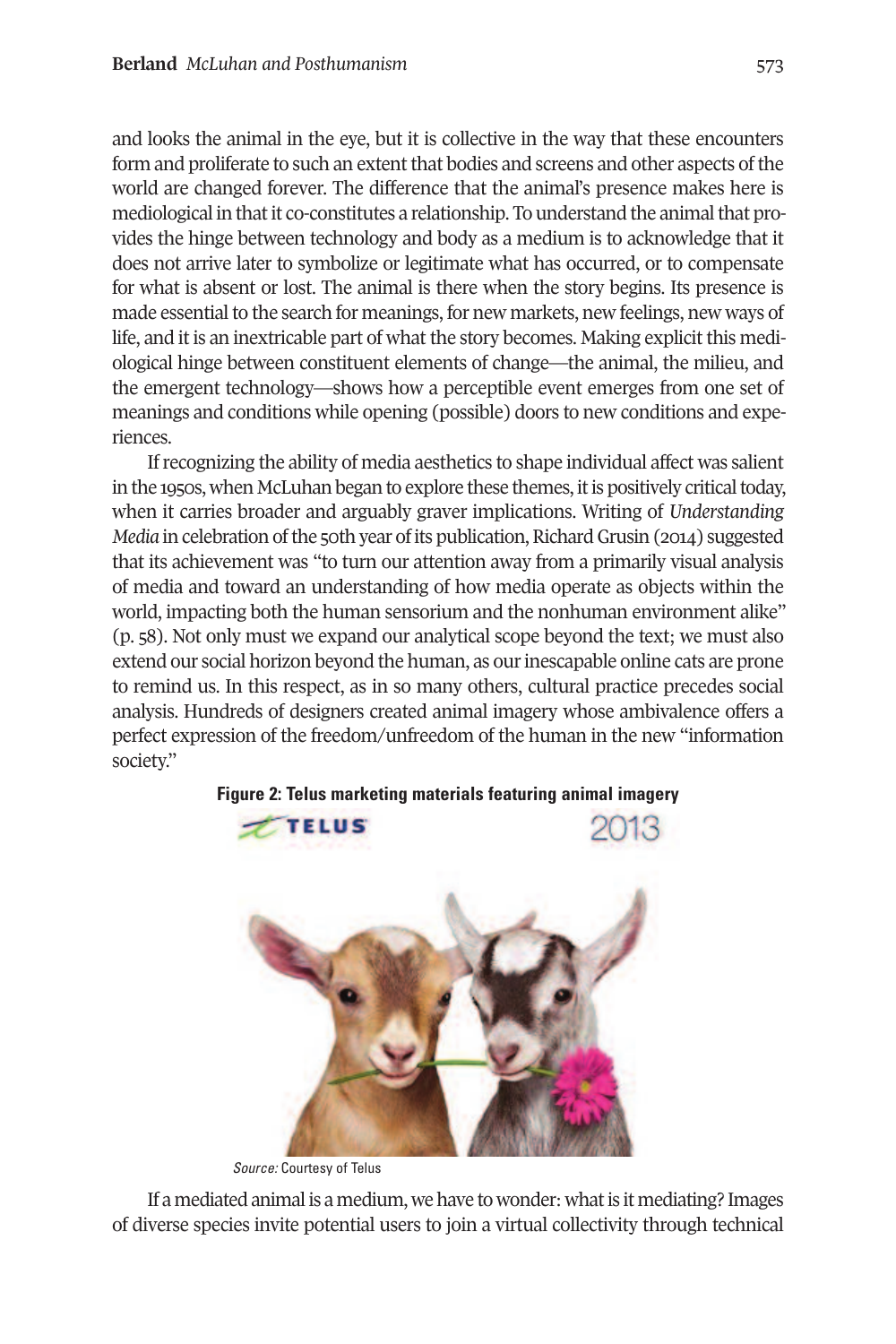devices that are semiotically and affectively linked with animals. These digital devices extend our senses, they are extensions of us, they extend us into something, some "common situation" that is not-us, and so "us" is also "not us" if also not not-us. These extensions enhance our powers, but they also deplete them, as McLuhan so often reminds us. The digital-animal hybrids emerge within a culture in which the use oftechnology requires ever more developed techniques, constantinnovations in what Edward Tenner (1993) called "the performative use of technology, the skills and know-how that go into the effective operation of devices"  $(p, 4)$ . Given the economic and political contexts in which such innovation occurs, it is crucial that users want to adapt to these new techniques and feel confident in their ability to do so. Users must feel welcome and optimistic in these ever-changing environments and be prepared to shed their earlier forms of knowledge and uses of their bodies. They must respond to technological innovations as simultaneously indispensable to them and capable offreeing them from the implication or effects of being confined by these same indispensable machines. In stating that "the medium is the message," McLuhan (1964, p. 8) wanted us mediated subjects to become more conscious of how such media shape our "participation in a common situation." That every communication medium alters the way people live in space and time is the basic premise of Canadian communication theory. Every new technology introduces changes in the space and scale of human relations (McLuhan, 1990). Each medium extends some human capacities and perceptions at the expense of others. This is McLuhan's unique contribution to the study of mediation.

The digital animals advertising the machines that produce them play out their mediological roles in the context of a capitalist economy that since Keynes, writing in the 1930s, has been characterized by a foundational oscillation between rational deliberation and "animal spirits." This phrase, "animal spirits," describes an outburst of energetic spending or speculation that could be fuelled by [eit](#page-16-1)her confidence or uncertainty regarding the health of the economy (Keynes 1939). <sup>2</sup> Dancing across our screens, these virtual menageries appear to be speaking the language of these animal spirits, implicitly associating "instinct" (posited as the vital essence of the non-human animal) with the "natural" human desire to explore, acquire, and own things according to the impulse of the moment. In these moments, animality and digitality are not two separate things but one entity whose graphic unification conveys the assurance that the decision to acquire something digital is a rational investment. To accept the invitation of the iconic animal spirit is to accept the premise that the warring sides of human nature can be reconciled through the rational/magical force of digital capitalism, regardless of what Freud or Keynes might have thought. This premise confirms the superstitious belief that the evolution of technology follows the same logic as the evolution of species (Berland, 2009). According to this logic, fusing with the ever-new digital device makes us more advanced, less animal. We need the animal for this assurance, and our compliance with its invitation makes us more animal, even as it makes us more human.

These animal figures vitalize the market for information-gathering digital devices on which the global security state relies. They have helped to create online spaces for activists defending animal welfare or endangered species, and for bored workers doting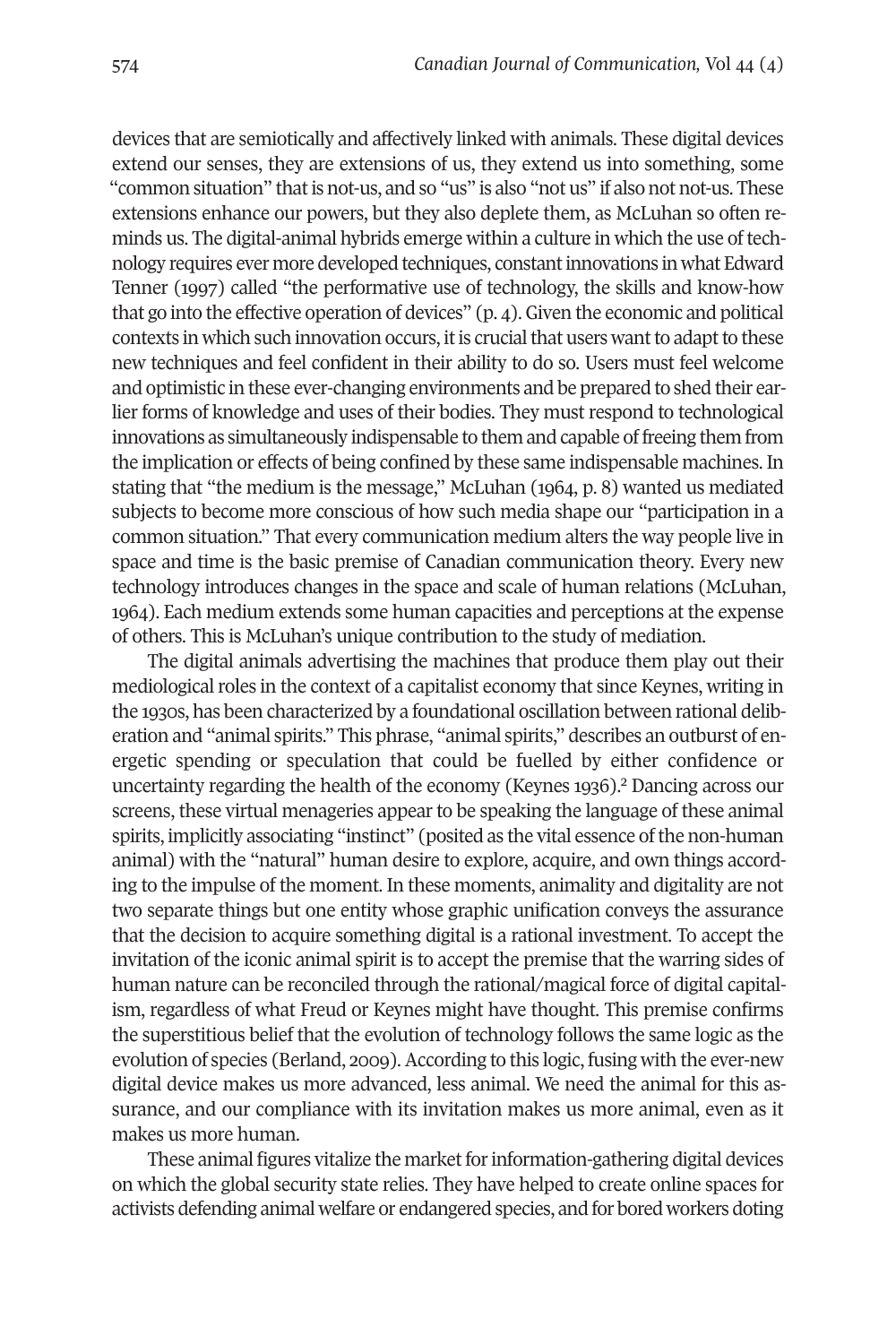on cats' antics. They have enticed young children into using interactive toys that prepare them to interact cooperatively with intelligent machines. They have provided familiar shapes forrobotic toys that embody the liveliness of animal spirits. What these digitally interactive toys lack, Sherry Turkle suggests, is alterity. Unlike live animals, they have no minds of their own. Children recognize this lack, Turkle finds; they know their toys are not "real" pets, but they bond with them anyway. In the end, says one eight-year-old subject, how the pet was made " 'doesn't matter when you are playing with the robot' " (2011, p. 57). For Turkle, this dismissal of origins gives rise to the new pragmatism in millennials who are reputedly indifferent to the idealism of earlier generations. The children know the robotis not a pet, herresearch indicates, but embrace it "as if" it were a pet anyway. This same eight-year-old reminds herself in her own robot diary of the many ways that this pet should not be treated as a dog. And yet the more one plays with the robot, another girl comments, "the more actful it becomes" (Turkle, 2011, p. 31). Its potential to be other is immaterial.

Digitized animal creatures work to ensure that the potentially vacant or decommodified spaces and devices within digital networks continue to reward the financial and creative investments made in them. They have supported the growth of a threedimensional informatics grid that makes it possible to fight wars with robot dogs and robot hummingbirds, the latter sketching an indeterminate thread from the popular Bovis hummingbird of the early 1930s to now. They provide the sights and sounds of a carefully rendered therapeutic apparatus designed to observe and measure human emotions and to help humans cope with physical and mental stress. These activities re-animate and alter the hinges that connect our material, social, and intellectual life. This summary may oversimplify what animal mediators actually do in the world created by digital technologies and how one generation gives way to the next. But what they actually do cannot be understood without these ideas.

The animal before us, this hummingbird or kitty cat, is a medium, a message, an event, a ghost. McLuhan's work helps to explain how an object or image can be (but is not necessarily) all of these things at once. By advising readers to develop greater awareness of how the electronic media are changing our "common situation," McLuhan is echoing what he learned from Harold Innis, author of The Bias of Communication (1964), who writes: "Every medium is in some sense a universal, pressing toward realization. But its expressive pressures disturb existing balances and patterns in other media and cultures" (quoted in McLuhan, 1964, p. 27; Berland, 2009). As technical and aesthetic innovations appear and multiply, disrupting as well as extending one another, we must constantly adjust; we are reconnected and changed in ways we inadequately understand. The expressive disturbance Innis describes is simultaneously social, economic, political, cultural; it is so powerful that empires rise and fall on the basis of it. The disorientation that Innis and McLuhan ask us to attend to is not the result of being newly mediated in some universal sense; there is no premediated or non-technological way to be human. As Walter Ong (1982), McLuhan's former student, put it, "Technologies are artificial, but—paradox again—artificiality is natural to human beings. Technology, properly interiorized, does not degrade human life but on the contrary enhances it" (p. 11). Such disorientation is the result of the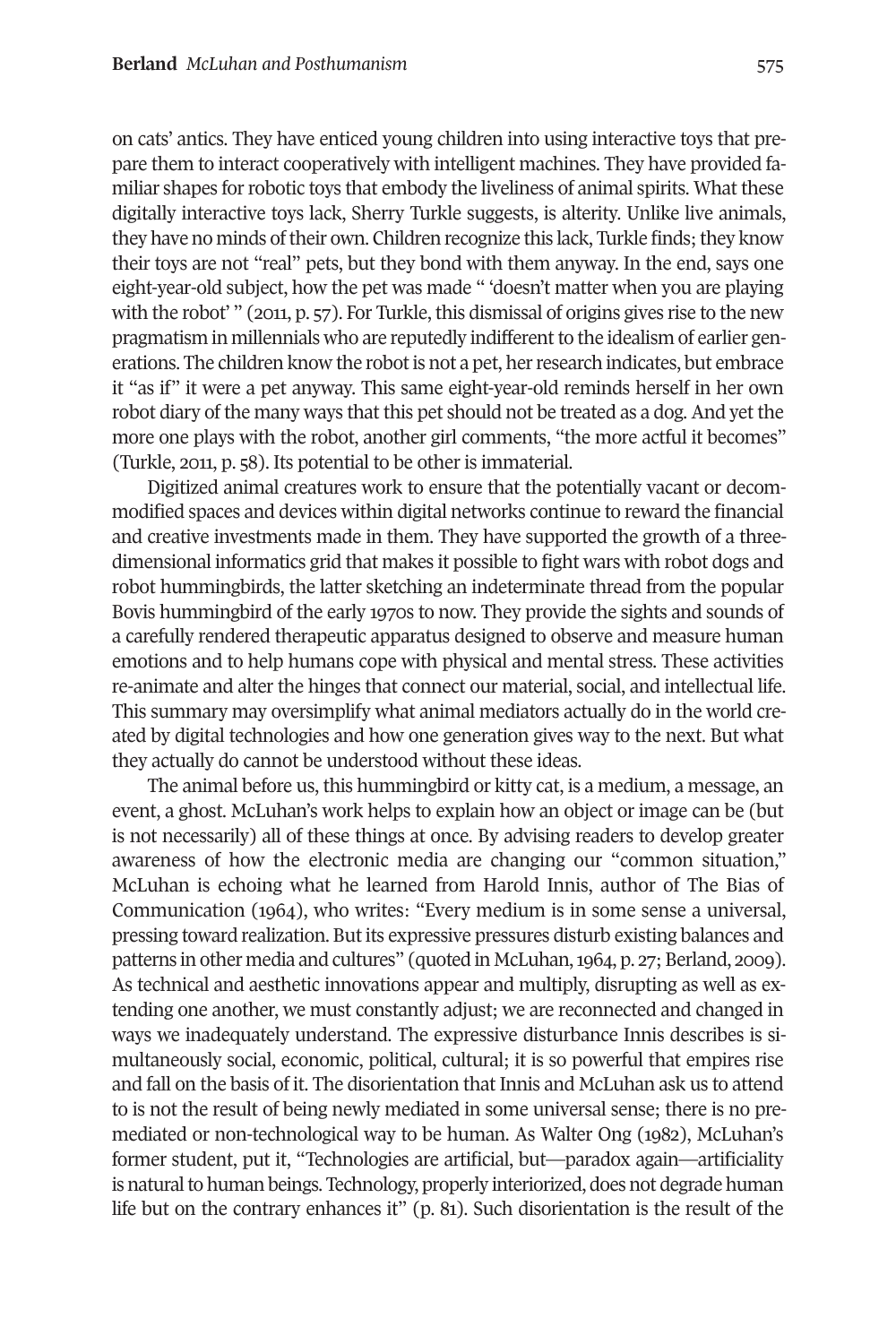bias, complexity, and strategic application of mediating technologies that proliferate and conflict through ever more compelling planes of connection. The collision of intensity and abstraction actualized by this technology "extends" our bodies and perceptions into the world. The spell-binding quality of the media makes us alert and perceptually mobile, but it also makes us compliant, stationary, and numb.

Each new medium shifts or challenges the spatial orientations and sensory memories congealed by earlier technologies. The numbness created by our habituation to these frames and flows of interaction strangely echoes or mimics the non-worldliness that modern philosophers attributed to non-human animals. Mediation does not only transmit something;it constitutes the environments and relationships through which we become who we are, together with the expectations, pleasures, customs, and power relations that unfold within them. My students are literally incapable of imagining life before or without cellphones, the way a fish is unaware it is in water, as McLuhan puts it, which means, in effect, not that the fish does not feel water, but that it is unaware that there is anything that is *not* water. Our habituated or numbed physiologies are vulnerable to moments of fluctuation and disruption, as though we are losing our natural habitats. This leads to the search for ways to express and calm the stressful shock of the new experience.

If recognizing the ability of media aesthetics to shape both individual affect and politics was salient in the 1930s, it is positively critical today, when it carries broader and arguably graver implications. Writing about *Understanding Media* in celebration of the 30th year of its publication, Richard Grusin suggested that its achievement was "to turn our attention away from a primarily visual analysis of media and toward an understanding of how media operate as objects within the world, impacting both the human sensorium and the nonhuman environment alike" (2014, p 56). That is to say, not only must we expand our analytical scope beyond the text; we must also extend our social horizon beyond the human. Here the "message" is understood as an objectrelationship that mediates our interaction with the larger non-human world of which we are merely one part. The object that is saturating your sense of the world might be atthe end of your hands. It might be a pen, a steering wheel, a musical or alphabetical keyboard, a remote control, the pages of a newspaper, the cat getting into the middle of it and ruffling the pages. Whatever kind of objectitis, itis connecting your nervous systems with the world, which reaches back with diverse strategies to join those responses into some common situation.

The essence of the human is to be incomplete, to be interdependent with our tools. Always clothed, decorated, and equipped with tools, always technologically mediated, and increasingly mediated in new ways, the human body never truly coincides with itself. With this understanding of the always already mediated human, McLuhan took an early step toward posthumanism. In this realm of thought, the humanism arising in the wake ofJudeo-Christian thought defined the human body as exceptional because of its verticality, its use of tools, its capacity for adaptation, ingenuity, mental organization, and conceptual thought. Ironically, however, we are seeing the effects of this presumption: the cumulative effects of exploiting human capacities the same way humans have exploited others suggests to some that humans collectively can act less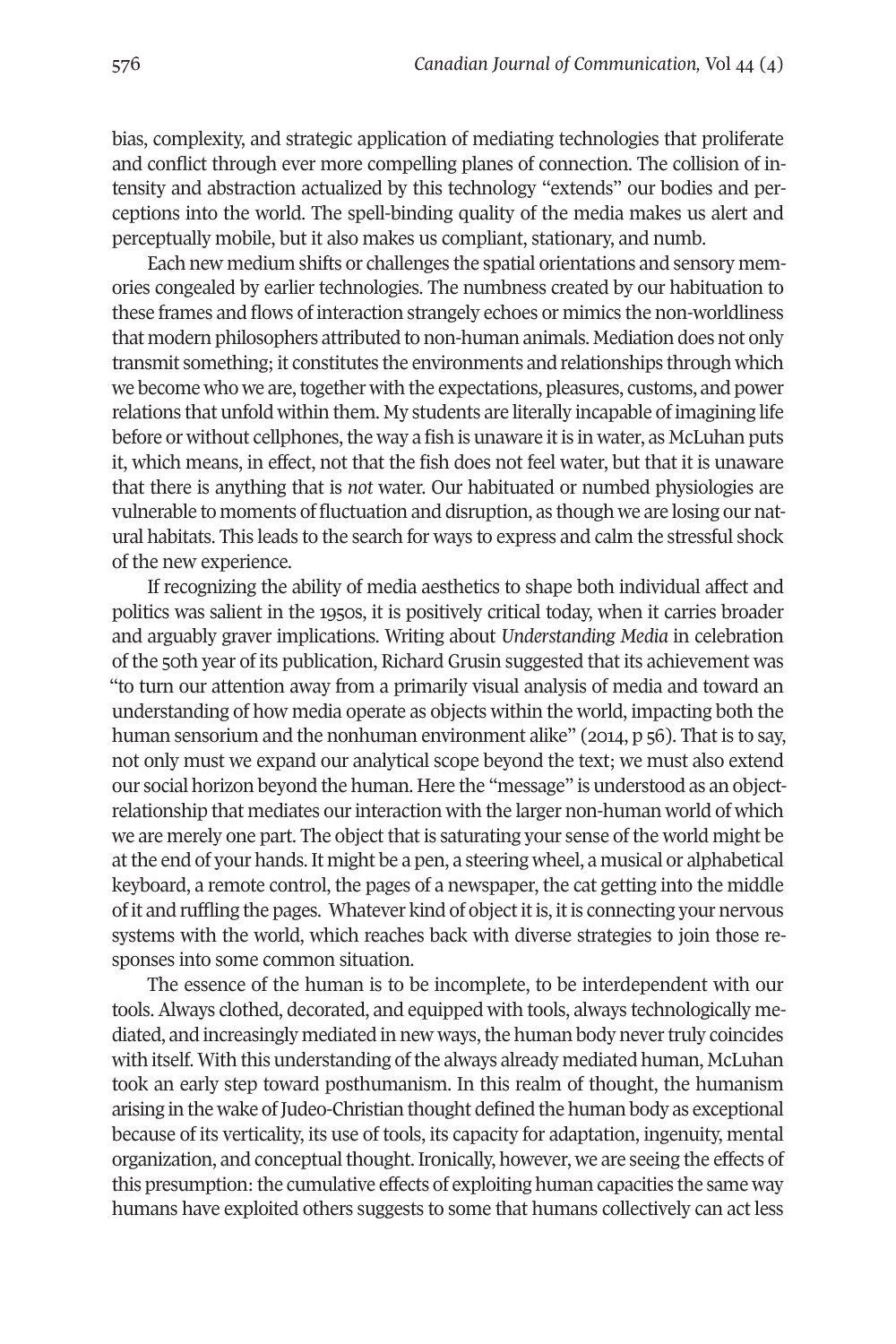like the humans bequeathed to us by religion and more like the animals bequeathed to us by science.

#### **Mediating animals**

Taking up the insight that an animal can be a medium means acknowledging, as John Durham Peters does in his book *The Marvelous Clouds*, that thinking about animals in the context of mediation expands our understandings of mediation itself. For Peters, media are the containers and vehicles through which meaning is communicable. They are not only the means through which messages are delivered—those means that are, as McLuhan suggested, the messages themselves— they are also the ways in which our very beings emerge and are disclosed. McLuhan's insights demonstrate "that media are not only carriers of symbolic freight but also crafters of existence" (Peters, 2013, p. 31). This premise applies to animals whether they occupy terrestrial, aqueous, pictorial, digital, or philosophical environments. This does not mean that animals are always in their habitats or that they are always willing mediators. As Peters notes, "Because media are in the middle, their definition is a matter of position, such that the status of something as a medium can fade once its position shifts" (2013, p. 13). Peters thus describes the concept of media as an "amphibious" entity moving between the terra firma of technology and the sea of nature. Exposing this mediological hinge between the constituent elements of change—between the animal, the milieu, and the emergent technology, for instance—shows how a perceptible event emerges from one set of meanings and conditions while opening (possible) doors to new possibilities. The mediology of the animal helps to illuminate essential links between our colonial past and our Anthropocene present.

What has to happen for these digitized animal spirits to acquire their remarkable agency in the electronic mediascape? Their presence in the midst of our transactions increasingly means they are not in the midst of their own environments. This extractive process follows a definite pattern. The hummingbird has been semotically removed from the woodlands of the North and the tropical vistas they inhabit in the winter. The bird has been repurposed as a mediator and rendered as a sign. Likewise, the giraffes are not wandering the savannah in the company of extended families; the industrious beaverfrom which pelts and logos were extracted is not swimming across a river; the penguin announcing new ways to distribute data is not standing on the ice;the beaver on our T-shirts is not chewing on trees or building its remarkable lodges beneath the surface of the river; the bird singing to us in the clinic or spa is not bothered by the noise of squirrels or wolves. Their presence is the result of a process of extraction that is fundamental to the "common situation" to which the media render us blind. Their powerful affects and capabilities are simultaneously mobilized and contained by the virtual zoos we create to extract their lives and picturesque vitality for our human, mainly profit-oriented purposes. This mobilization removes the animal habitus from our attention again and again while drawing animal figures into a different complex of animal, human, and material entities that act upon one another in sometimes unpredictable ways. You could say the animalization of the technology involves a de-animalization of the animal. The de-animalized animal becomes a supplement to all the other mediums in this ensemble, and the continuous redevelopment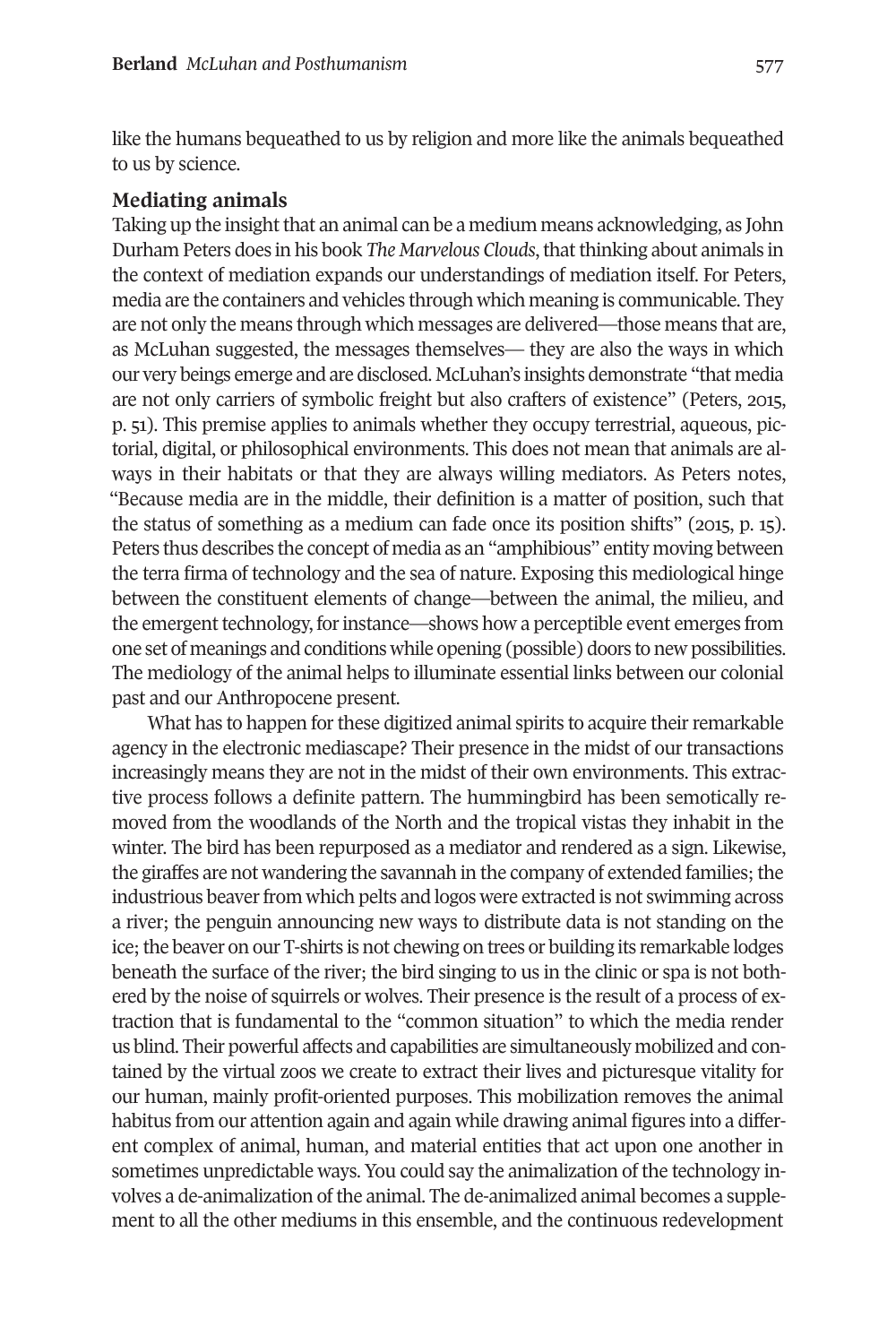or remediation of this biotechnological ensemble further complicates the meanings ofthe living and symbolic animals and the ways they build and rely upon one another. This supplementarity has an older history than the previous pages might suggest.

Here is a well-known story that illustrates this process of de-animalization. When Moses descended the mountain to deliver God's laws etched onto stone tablets, he was, according to the Biblical story, horrified to discover dancers circling and worshipping a golden calf. Encountering his flock engaged in pagan worship of an icon, Moses perceived a profane unhinged lust, as though the dancers were being dragged back into the world of the animal that was supposedly supplanted by God's word now entrusted to him. "He saw the calf and the dancing, and his anger waxed hot, and he cast the tables out of his hands, and brake them beneath the mount" (Exodus 32:19). The fable offers us a template for the hierarchical world picture and the more secular topography of the Enlightenment. My grandfather, Jacob Berland, painted a lovely portrait of Moses modelled on Gustav Doré's Biblical illustration. The earlier artist's etching included the dancers, but not the golden calf they were fetishizing. This calf almost never appears in Western depictions of the tale. Jacob Berland's painting, (see Figure 3) now hanging in my house, includes neither the pagan dancers nor the golden calf. Over time, the animals disappeared from depictions of the fable. Moses appears alone, the tablet in one hand, his other pointing upwards, with the light behind him streaming through the clouds.



#### **Figure 3: Moses by Jacob Berland**

*Source:* Jody Berland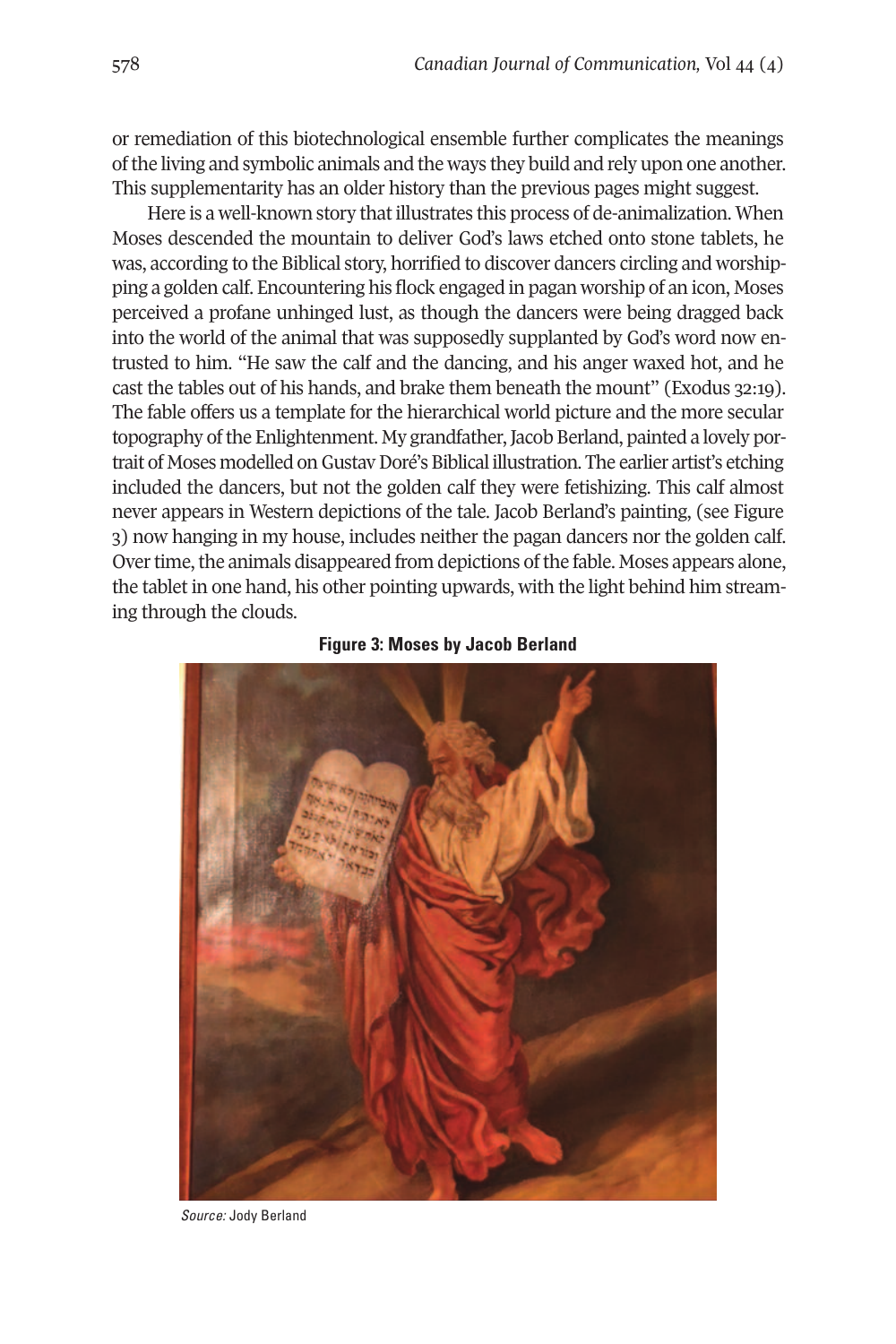W.J.T. Mitchell (2013) has described this religious fable as the earliest expression of social anxiety about what is called the pictorial turn. In his account, the story of the gilded calf symbolizes the split between ancient law and the profane worship of images. The story gives rise to superstitions that images make people do irrational things, that they are "potentially destructive forces that seduce and lead us astray" (Mitchell, 2004, p. 19).

Anticipating the appearance of the golden calf, the ancient coin actualizes contradictions immanent in the cow's dual entity as sentient body and exchangeable commodity. The coin socially and symbolically redefined (or "remediated") the animal as both measurable and equivalent to metal. In this way the coin acquired its own status as a commodity or medium redefining the time and space in which it was circulated. Finally the animal was no longer needed to symbolize the corrupting fetishization of wealth. The British Museum's history of money exhibition (Room 68) reminded me that early coins were often illustrated with the animals for which they were exchanged. Inscribed with images of the very objects for which they were exchangeable, the coins simultaneously indexed and mediated the relationship between farmer and trader. The animal body was made exchangeable with and thus in some way equivalent to non-sentient fetish objects like statues, or pieces of gold, or randomly valued pieces of metal. Anticipating the appearance of the golden calf, the ancient coin actualizes the contradictions immanent in the cow's dual entity as sentient body and exchangeable commodity. Money enabled new trading relationships that were inevitably shaped by colonial history. The coin socially and symbolically redefined (or "remediated") the animal as measurable and made equivalent to metal. In this way the coin acquired its own status as a commodity or medium redefining the time and space in which it was circulated.

Laying the groundwork for the colonial trade in exotic specimens and animal body parts that later populated menageries and curiosity cabinets, these coins inscribed and naturalized the trading relationship between the person who had the animal and the person who had the coin. The colonial geopolitics of animal exchange made this a relationship of unequal power. The first coins made in Canada had beavers imprinted upon them and facilitated the exchange of pelts for other commodities introduced by the colonialists forthis purpose. Indigenous traders had to learn a new method for assessing the value of the animal in relation to the nominal coins and gifts presented to them. When storied calves are made of gold, when beavers and loons illustrate our coins, currency is simulating the accumulation of wealth of the world formerly represented by the possession of the animal. The fact that monetary value is still attached to the body of some animals does not necessarily improve their treatment at the hand of humans. Despite the insight that it is technology that makes us human, and the recognition that money is a technology, it is possible that in the end money makes humans less (or differently) human, not more so.In any case, images of animals continue to impart representation of the wealth of the world, even when the world rewards them with less consideration than what is granted to a piece of mass-produced metal.

In sum, the calf, the hummingbird, the beavers, the coins, the boats, and the emperors and explorers have formed a colonizing assemblage inseparable from the combination of its parts. If a medium creates a "common situation" in human culture, as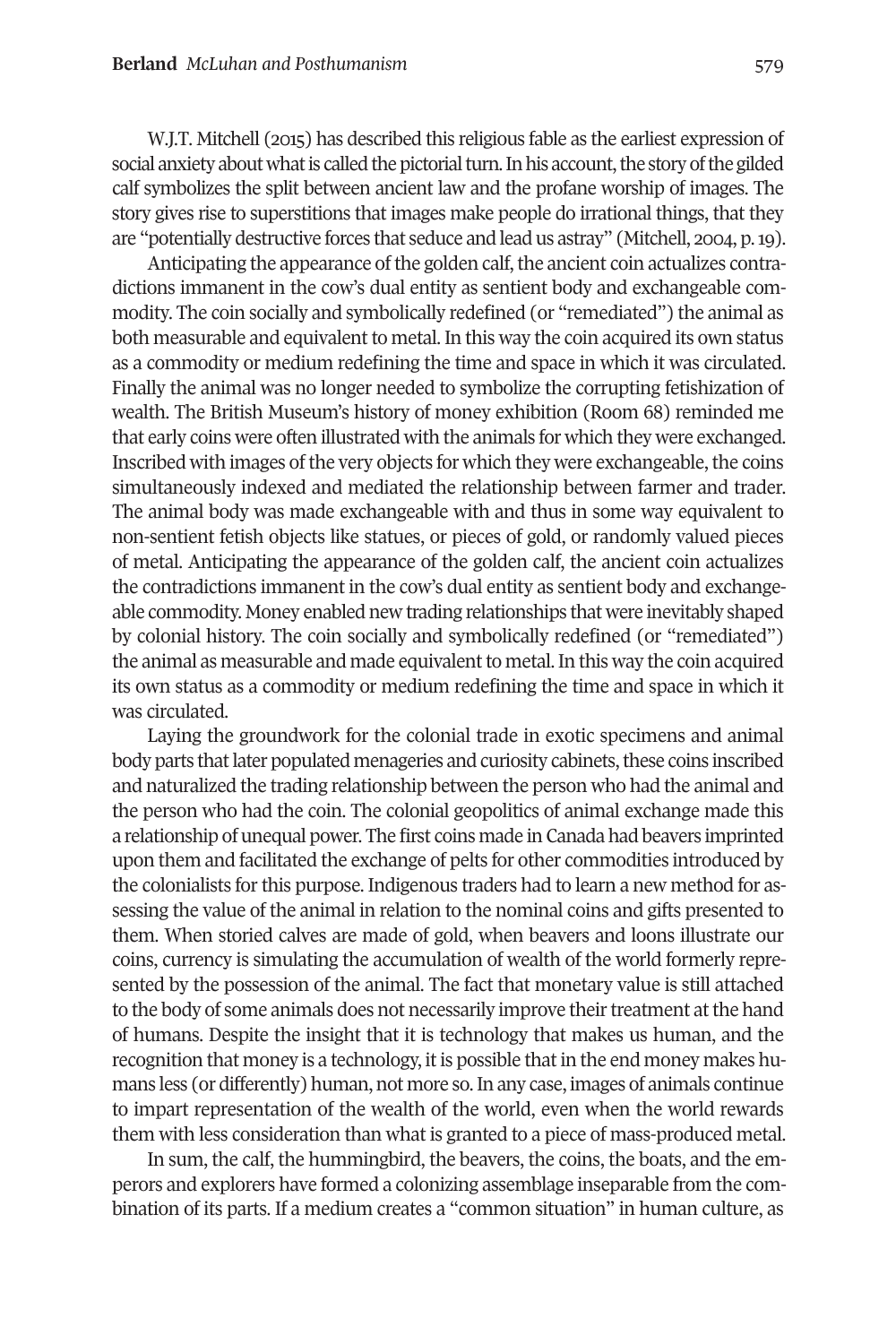McLuhan has proposed; if a medium does not "mean" things but "does" things; and if a boat is a medium that brings people, water, and things together, then a post-anthropocentric interpretation of historical events must acknowledge that they relied as much upon the animal as they did upon the media of transport and exchange.

#### **Anaesthetics, aesthetics, proaesthetics**

Cultural representations are symbolic articulations of, and so responses to, deeply conflictual social and aesthetic positions and situations. These representations are not only expressions of a personal vision. Their shapes and meanings are negotiated through a range of discursive structures or *dispositifs*: the process and legibility of creation, the orientations of art education, the forms and infrastructures of the medium, the reception of the work, the organization of responses and uses that situate it in the world into which it springs. McLuhan's characterization of media as the "basic art situation" reminds us that we can see media in a similar light. The inchoate and potentially numbing pressure of cumulative human technological extension is widely mediated by images of animals whose beauty holds and withholds the meanings they might offer to us. Media inscribe the antimonies of their own existence, as we have seen with the cow and the coin that "represents" it. The autonomy and mobility we seek in mobile devices coexists with the concentrated corporate power that produces them, and our felt sense of freedom is contradicted by the fact that the technology inexorably traces our movements.Into this apparatus springs an image of a cat or monkey that mediates the cellphone you hold in your hand. We have learned to interpret intensely colourful images of animals as signs of vitality and freedom in the context of communication networks so embedded in commercial and surveillance apparatuses that they can just as easily mean the opposite. If animals appear here as ghosts of the machine, they also haunt our relationships with the networks in which we find ourselves. Our technological innovations (re)mediate our encounters with animals while animal symbols (re)mediate our encounters with technology. It does not really matter whether the user who picks up a phone or game believes that technology restores our proximity to other species. The animals seem to matter by virtue of their appearance, "as if" they are alive, but it is not predominantly the animal that matters in this encounter.

The first moving picture, made by Eadweard Muybridge, featured a running horse; in 1894, both Étienne-Jules Marey and Thomas Edison made short films of cats in motion to illustrate the exciting potential of the new medium. These images in the first appearances of electronic and digital media promised a re-energized relationship between machinic and human life. Early cinematic achievements were populated by boxing cats and electrocuted elephants. American animation was launched in 1913 with the image of Gertie the Dinosaur strolling out of a cave. Early American animation featured Felix the Cat, Mickey Mouse, Pluto the Dog, and Bimbo, the canine companion of Betty Boop. Beginning in the late 1990s, software products were almost universally branded with graphic images of animals. Early software engineering set out to complete the cultural revolution of the 1960s by engineering a reconciliation of the creative individualism and technological pragmatism so deeply embedded in American culture. Its proponents sought to introduce computing software and its affordances to a wider and freer social arena; to encourage individuals to pursue their own innovative geek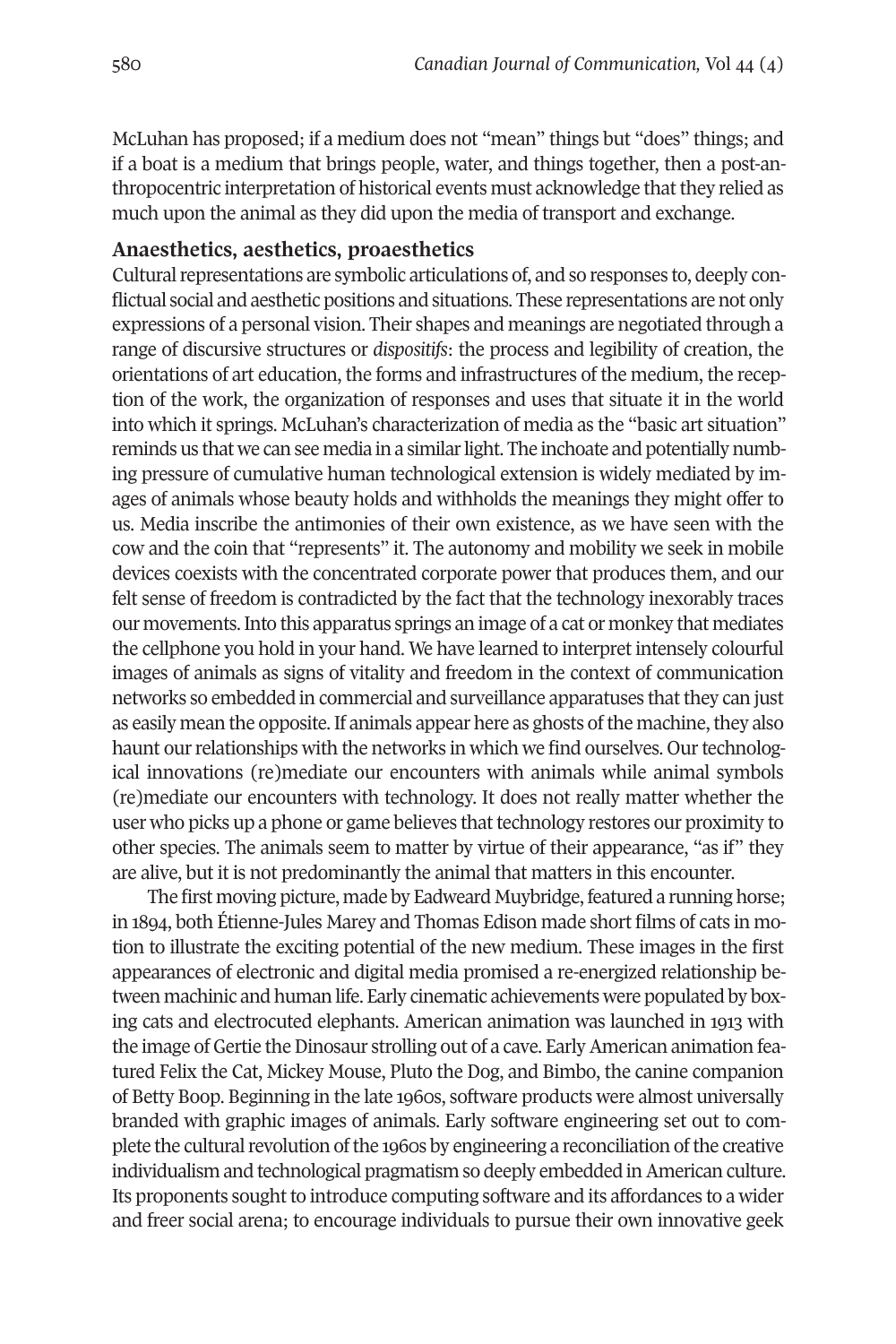impulses; and to connect everyone in what Howard Rheingold (1993) famously called a virtual community. The mandate of the animal logo was to appeal to our self-identity as "social animals," to intensify the impulse to connect while channelling the impulsive spiritinto the necessary and naturally evolutionary acquisition of digital software and mobile devices. The introduction of new computer-based commodities associated with animal icons was propelled through a force field of conflicting values and intertextual machin[er](#page-16-2)ies of meaning that vastly exceeded the functional space of any particular product. 3

The first commercially successful interactive toys (looking back to Sherry Turkle's research) were the animal-like robots Tamagotchi and Furby, developed to be interactive and alive-like. The first amateur video posted on YouTube, "Atthe Zoo," displayed one of the YouTube founders posed in front of an elephant at the zoo, her tail gently flickering behind him. The first videos posted by Steve Chen, YouTube co-founder, were of his cat "Stinky" (see Figure 1, p. 399). Each of these launch events attempted to animate the medium by linking it to the liveliness embodied by the animated animal. Because the animals are cumulatively so central to this process, it is inadequate to describe them as the "content" of these media; each plays an agential role in connecting us to the medium, and in that sense, can be understood as an emissary (in the language of the past), or a medium that is necessary to creating the "common situation" of media experimentation, user adoption, and aesthetic experience.

In his book *Online a Lot of the Time*, Ken Hillis (2009) argued that "[t]he screen displays help foster indexical reception to viewers by inducing their desire to access a larger totality of content lying beyond the frame of the screen. What is absent is made present" (p. 129). The phrase "is made" suggests an elusive assemblage of agencies: the screen, the desktop, the website, the icon of the animal. If animals mediate ourrelations with other humans and spaces, they also mediate in essential ways the relations between people and machines. An animal possessing the power to animate a media object, enrich its investors, and evoke desire in its viewers also has the power to interrupt this event. Anecdotal evidence of this power is popularly circulated in the form of iconic images of dogs or cats sitting on or chewing up our domestic machineries of textual production, along with wild animals attacking hunters and food animals escaping the trucks en route to the slaughterhouse. Part of us wants the animal to win. The trope is similar to the scene in which the movie protagonist throws his cellphone into a pond, but when a puppy chews up your essay or a kitten sits on your keyboard, it is not your decision, so what can you do? This is a triangulated relationship in which none can act without the other.

# **Feeling risk**

A culture in which animals and natural environments are becoming as precarious as their meanings inspires a range of expressive strategies through which the culture of images negotiates the sense ofrisk.Global media flows are dominated by cute "cartoon animals" or "animaloid characters" circulated by multimedia franchises. Mickey Mouse, Hello Kitty, Lux the Penguin, Pokémon, and Pikachu are only the tip of the (melting) iceberg. Animaloid figures operate as hinges between life and technical mediation where they appear as mascots, totems, amulets, conductors, and transistors in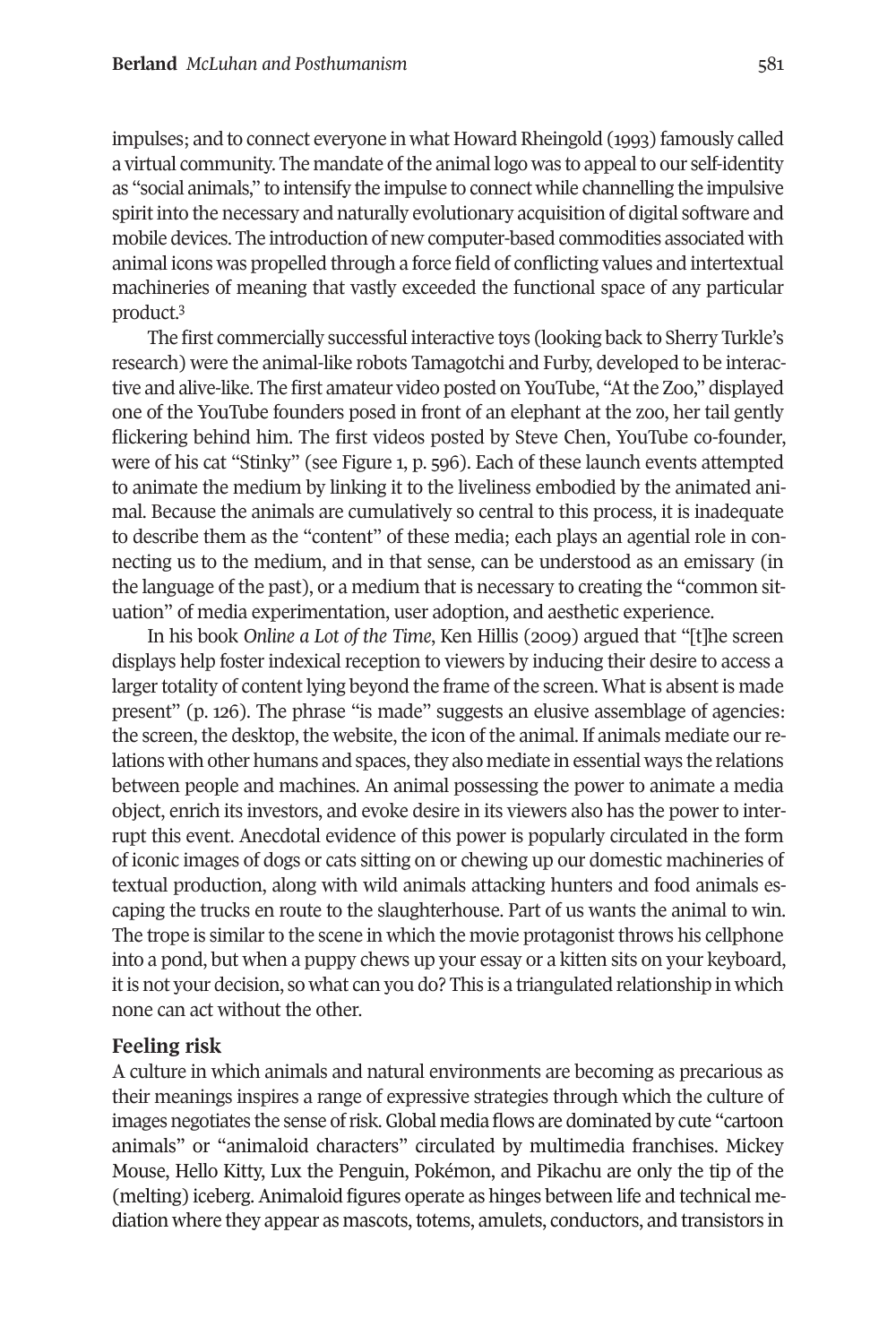national, transnational, and transmedial networks. Given the ubiquitous association of children and animals, this market involves a widespread evocation of animals combining animistic vitalism with domestication. The evocation of child-animals strongly affects our conceptualizations of animals and nature. We seek to attend to what is most embraceable. The emphasis tends toward scenarios of re-naturalization: rather than return to nature as the foundation of life, nature has to be digital before it can figure as ecologically meaningful.

These natural-digital icons challenge us to explore the aesthetic and affective dimensions of contemporary human-animal relations in connection with what Jacques Rancière (2011) called the "distribution of the sensible," the system of divisions and boundaries that define what is visible or audible within a particular aesthetico-political regime. Through the digital-animal assemblage one can trace a complicated conceptual path from McLuhan's "common situation" to Rancière's more politically sophisticated "distribution of the sensible." The media environment that McLuhan understood to be our common situation is fraught with differences. What is made visible relies not only on the genealogy of inscription and the ghost of the animal, but also on the discursive technologies of making-invisible the biosphere on which the imagery of animals relies. These proliferating animal mediators play significant roles in the cultural management ofrisk within an affective ecology of anxiety and avoidance.Advertising campaigns use cute animals to reassure consumers thatlife and the advertised product are equally happy and fine. Iconic polar bears represent concerned corporate agents who make themselves appear responsible by engineering a visual identification with these heroic but endangered animals. Monkeys and elephants identify populations and habitats that are endangered, inviting protection in the familial tradition of Noah's Ark. Beagles and bunnies appear as illustrations forthe scientific claim that animals can be truly known as data and their otherness overcome; they, or parts of their bodies, appear as test material in the isolation and commodification of biological bits; they speak consolingly (but like any supplement, any animal, sometimes disruptively) to consumers who are concerned about climate change but cannot escape their routines and responsibilities in the everyday life of capitalism, and so buy animal-themed products for their children; they advance the culture of "cruel optimism" (Berlant, 2011), in which affectrich animals assure us we need not let go of our attachment to them; they enact taxonomies of biological difference while shifting difference away from race and onto real and imaginary species; they beg, with remarkable success, for our attention.

Can the global proliferation of digital animal imagery inspire people enmeshed in these complex techno-social-animal assemblages, these "common situations," to transform our relations with other animals and the natural world? What shifts in this "common situation" could help make such essential change occur, and occur faster? McLuhan was impatient with what he viewed as the somnambulism of his contemporaries and sought to electrify them with aphorisms, rebukes, and speculations. Fifty years of remediation have passed since McLuhan's work was published, and we are still discovering and elaborating the implications of his thinking. In my own research on cultural technologies of space, I have found his arguments resilient enough to enrich every inquiry I undertake. The recently celebrated UNESCO designation of his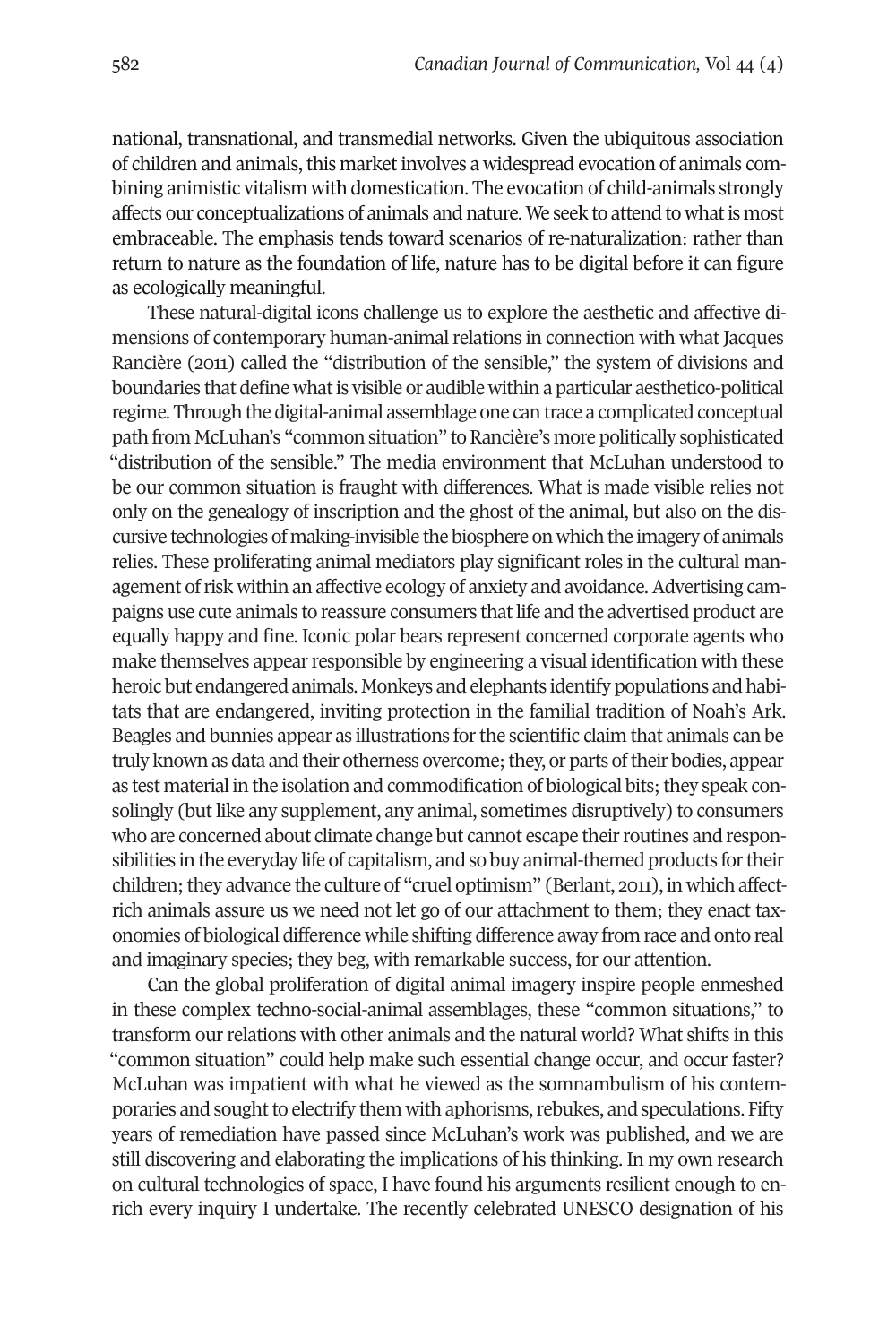archives as cultural heritage does not only point to his place in history; his work and his lively impatience are as relevant today as they were half a century ago. No matter what path my own curiosity and impatience take me, I learn once again in a new milieu that "the medium is the message" (McLuhan, 1964, p. 8). New technologies have introduced greater knowledge about animal bodies and the tracks of their lives. They have elaborated the continuing aestheticization of animal bodies and voices and the structures of visibility and invisibility that shape our perception of non-human life. They have intensified the instrumental research on human and non-human neurology and affect, and led to ever more complexly hybridized pragmatic adaptations, commodity compulsions, graphic abstractions, therapeutic resources, fetishistic obsessions, endangered species webcams, animal rescue sites, secretly made horrifying videos of human cruelty, close-up insight into animal lives and deaths, visible and invisible monsters, clonings and necrofauna, and virtual menageries galore. An important cumulative effect of this proliferation is to intensify the carbon emissions now endangering half the animal species that inhabit the planet (Lofti & Elmeligi, 2018). The global creatures, bits, extensions, prosthetic eyes, and internet connections that comprise our environment are hauntings of a planet flooded and afire while the media cacophony speaks of everything but. It may be the animals, acting together with the children now gathering and marching in the streets, that wake us up.

### **Acknowledgements**

This article has been developed from earliertexts that appeared in *Imaginations* (2011) and *Virtual Menageries: Animals as Mediators in Network Cultures* (MIT Press, 2019) and in presentations to the celebration of UNESCO's acquisition of the McLuhan Archive as cultural heritage, the McLuhan Institute/UNESCO Cultural Heritage Archive, University of Toronto, 2018, overseen by Sarah Sharma, and the Transmediale McLuhan Lecture, Canadian embassy in Berlin, 2019. Thanks to Andrea Boegner and the Canadian Embassy in Berlin, Kristoffer Gansing, Jacqueline McLeod Rogers, Adam Lauder and Sarah Sharma.

#### **Notes**

<span id="page-16-0"></span>1. I explore this process at length in Virtual Menageries: Animals as Mediators in Network Cultures (Berland, 2019).

<span id="page-16-1"></span>2. The idea of an economy driven by opposing forces within human nature has been expressed by a number of authors, including Adam Smith, Keynes, Freud, and Donald Trump. See Berland (2019, pp. 10–14).

<span id="page-16-2"></span>3. This passage summarizes a longer historical account elaborated in Berland (2019).

# **References**

Baker, Steve. (2002). *Picturing the beast: Animals, identity and representation*. Urbana, IL: University of Illinois Press.

- Belkhir, Lofti, & Ahmed Elmeligi. (2018, March 10). Assessing IT global emissions footprint: Trends to 2014 & recommendations. *Journal of Cleaner Production 177*, 448-463. [https://doi.org](https://doi.org/10.1016/j.jclepro.2017.12.239) /10.1016/j.jclepro.2017.12.239
- Berland, Jody. (2001). Cat and mouse: Iconographies of nature and desire. *Cultural Studies, 22*(3-0), 431-454.